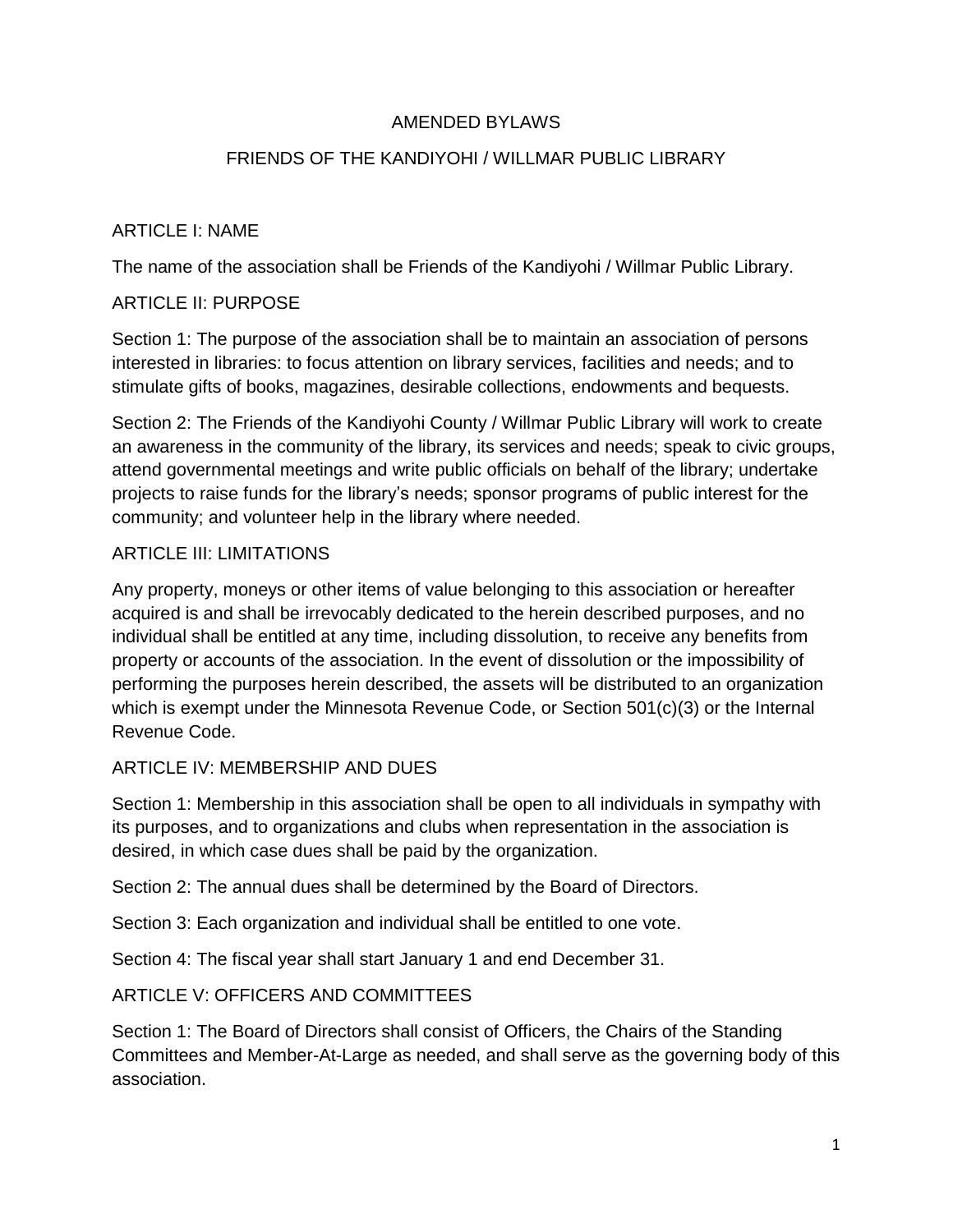Section 2: The Officers shall be the President, Vice-President, Secretary and Treasurer. They shall be elected by the general membership at the annual meeting. The terms of the office shall be one year. Officers may only serve three consecutive terms. The President shall become the immediate Past President, a voting member of the Board the following year.

Section 3: The Standing Committees shall be as follows: Membership; Fund Raising, Gifts and Bequests; Executive Committee; Finance Committee; and Nominating. The Chairs of the Standing Committee and the Members-at-Large shall be nominated by the Nominating Committee and offered for approval at the annual membership meeting.

Section 4: The Board of Directors shall meet at the call of the President or by petition of three or more Board members. The Board shall meet not fewer than four times each fiscal year. A majority of the members of the Board shall constitute a quorum for the transaction of business.

Section 5: Such other special committees as maybe necessary from time to time shall be appointed by the President, subject to the approval of the Board.

Section 6: The President shall be an ex-officio non-voting member of all committees, with the exception of the nominating committee.

Section 7: The Nominating Committee Chair shall be a member of the Board. The members shall be appointed by the previous Nominating Committee and approved by the Board at its first meeting after each annual meeting. This Committee will propose candidates to the Board for their approval to fill vacancies to complete unexpired terms as they may occur. The Committee shall present to the membership nominations for officers, Chairs of the Standing Committee and Members-at-Large at the following annual meeting.

# ARTICLE VI: MEETINGS

Section 1: The association shall hold its annual meeting on a date selected in January, not later than January 31 for the purpose of electing officers and Chairs of Standing Committees whose terms will begin at the first regular Board business meeting scheduled after the annual membership meeting; to receive various reports and to transact any other business. A written notice shall be sent to members two weeks prior to the meeting.

Section 2: Special meetings may be held as directed by the President. A written notice shall be sent to members two weeks prior to the meeting.

Section 3: At the annual meeting, a majority of those present is sufficient to transact business, except for the purpose of adopting amendments to the Bylaws.

Section 4: Regular meetings shall be help by determination of the membership.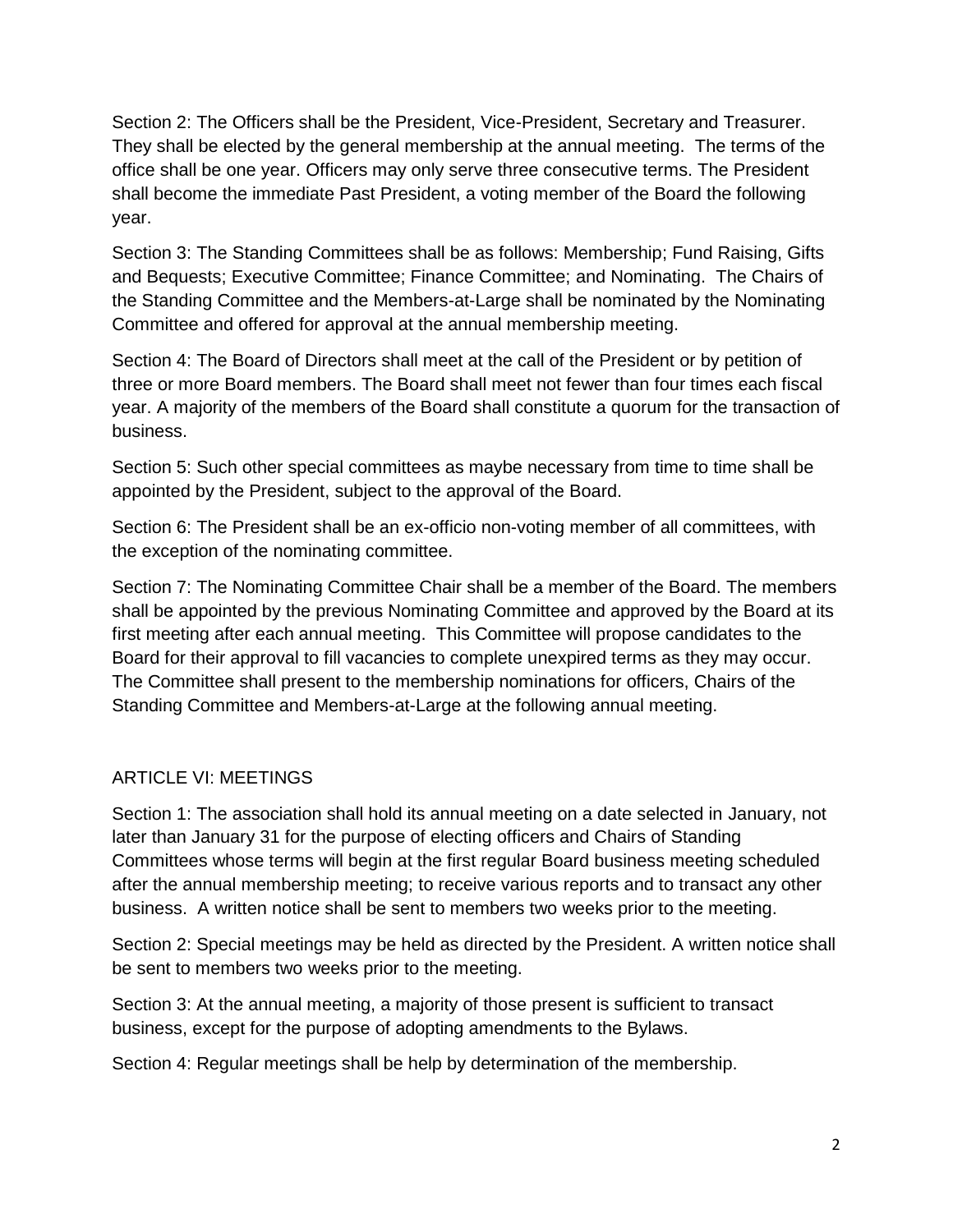## ARTCILE VII: AMENDMENTS

The Bylaws may be amended by a two-thirds majority of the members present at any regular or special meeting of the association. However, the intention to amend the Bylaws must be given a written notice to members two weeks prior to the meeting at which they are to be presented for consideration.

## ARTICLE VIII: FUNDS

Section 1: Adequate books of accounts shall be maintained by the Treasurer who shall be responsible therefor.

Section 2: No funds or Properties shall be disbursed without written authority of the President and the Treasurer.

Section 3: The Board shall have an independent review of the Treasurer's books annually.

ARTICLE IX: PARLIMENTARY AUTHORITY

All meetings shall be conducted according to Robert's Rules of Order Revised, except when in conflict with the Bylaws of this association or with the laws of the State of Minnesota.

Attachment to the Articles of Incorporation

# ARTICLE X:

This organization is organized exclusively for the charitable purpose within the meaning of section 501(c)(3) of the Internal Revenue Code.

# ARTICLE XI: LEGISLATIVE OR POLITICAL ACTIVITIES

No substantial part of the activities of the corporation shall be the carrying on of propaganda or otherwise attempting to influence legislation and the corporation shall not participate in or intervene in (including the publishing or distribution of statements) any political campaign on behalf of any candidate for public office.

# ARTICLE XII: DISSOLUTION CLAUSE

Under the dissolution of the corporation, the Board of Directors shall, after paying or making provisions for the payment of all the liabilities of the corporation, dispose of all assets of the corporation exclusively for the purposes of the corporation in such manner, or to such organization or organizations organized and operated exclusively for charitable, educational, religious or scientific purposes or organizations under 501(c)(3) of the Internal Revenue Code of 1954 (or corresponding provisions of any future United State Internal Revenue Law), as the Board of Directors shall determine. Any of such purposes not so disposed of shall be disposed of by the circuit court of the county in which the principal office of the corporation is then located, exclusively for such purposes or to such organization or organizations as said court shall determine, which are organized and operated exclusively for such purposes.